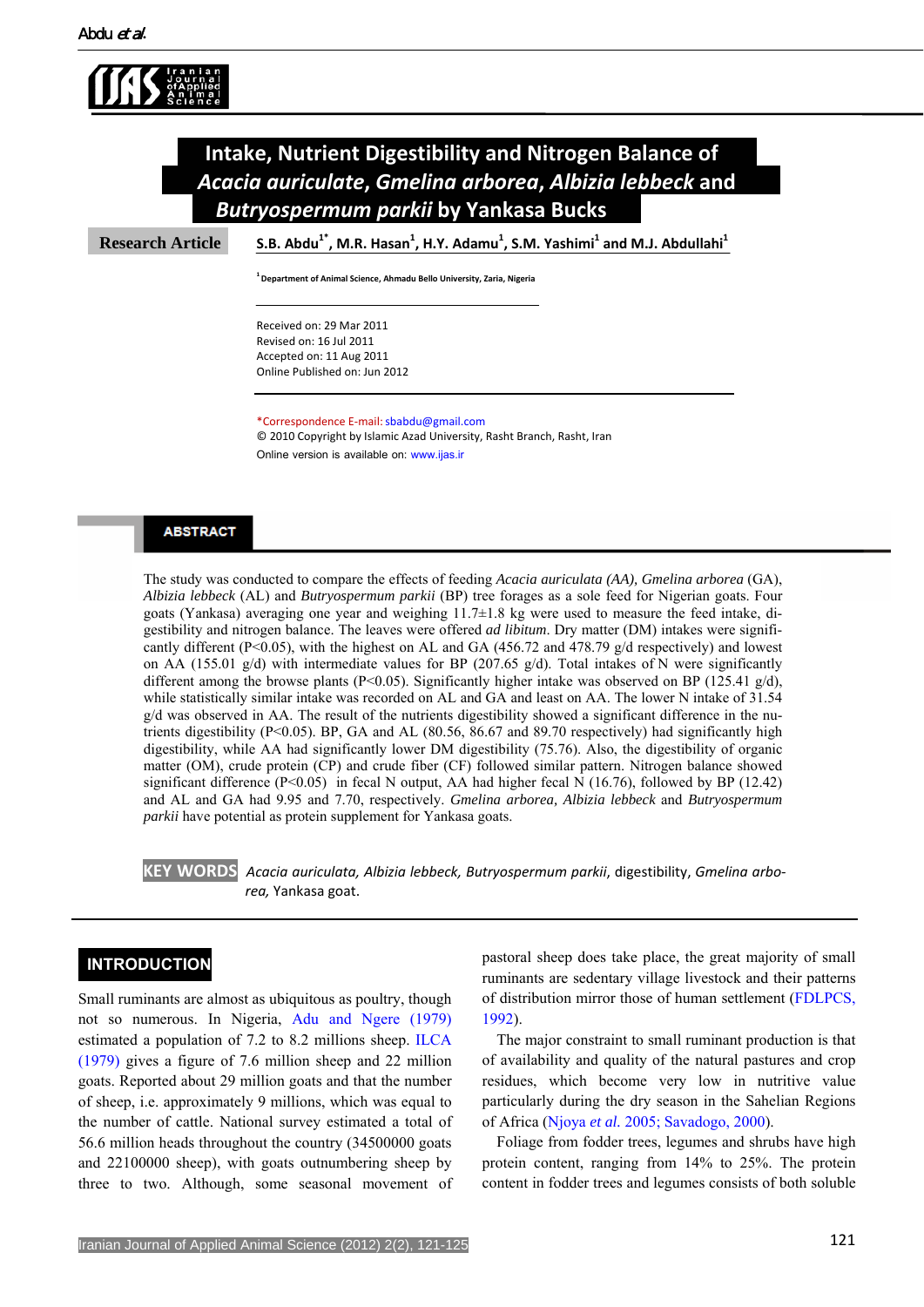and insoluble components, which are used both as an important source of nitrogen to increase rumen microbial activity and as by-pass protein for supplying amino acids to the lower gut of the host animal [\(Leng, 1997;](#page-4-1) [Wanapat,](#page-4-2)  [2003\)](#page-4-2).

The presence of anti-nutritional substances, in particular condensed tannins, in fodder of some trees and shrubs can limit animal performance, especially when tree/shrub foliages are fed in large quantities. The objectives of the present study were to evaluate the chemical composition of *Acacia auriculata* (AA) *Gmelina arborea* (GA)*, Albizia lebbeck* (AL) *and Butryospermum parkii* (BP) and to evaluate intake, nitrogen balance and retention and nutrient digestibility of these browse plants.

# **MATERIALS AND METHODS**

## **Location of study**

The experiment was conducted in the Animal Science Departmental Farm, on the Samaru campus of Ahmadu Bello University, Zaria. The site is in the northern Guinea Savanna ecological zone of Nigeria and receives an annual rainfall of about 1100 mm, spread from April to October. The temperature ranges from  $12-28$  °C during the cold (harmattan) season (December to February) and  $20-30$  °C in hot seasons (March to April). The relative humidity of the area is 75% and 21% for both rainy and dry seasons, respectively [\(Osinowo](#page-4-3) *et al*. 1991).

#### **Experimental design**

Four Yankasa bucks with an average body weight of 11.7 kg were used to study the feed intake, total tract digestibility and N-retention of four browse plants (*Acacia auriculata, Gmelina arborea, Albizia lebbeck, Butryospermum parkii*).

The experiment was carried out in a completely randomized design in a 4×4 Latin square. Each feeding period lasted 17 days, in which 10 days were for adaptation and 7 days for data collection. The animals were kept in digestibility cages ideal for the collection of urine and fecal samples, as described by Osuji *et al.* [\(1993\)](#page-4-4).

#### **Feeding management**

The leaves of the browse plants of *Acacia auriculata* (AA), *Gmelina arborea* (GA), *Albizia lebbeck* (AL), and *Butryospermum parkii* (BP) were harvested daily from plots in the Livestock Research Centre.

They were offered fresh as the sole feed, immediately after harvesting. Fresh quantities of foliage were given two times per day (8:00 AM and 4:00 PM) in amounts nearly 20% above observed intakes. Water and salt were freely available for all animals.

#### **Chemical analysis**

Feed and fecal samples were dried in an oven at 105 °C for the determination of dry matter. Total N of feed, feces and urine were measured by the Kjeldahl procedure as outlined by the [AOAC \(2005\)](#page-3-3). The ash contents of feed and feces were determined by combustion in a furnace at 500  $^{\circ}$ C, following the procedure of [AOAC \(2005\)](#page-3-3). Organic matter was assumed to be the result of subtracting the percentage of ash from 100. Tannin content was analyzed by the methods of [Wheeler](#page-4-5) *et al.* (1994).

#### **Statistical analysis**

All data collected on feed intake, nutrient digestibility and nitrogen balance were calculated and subjected to statistical analysis of variance using GLM procedure of [SAS \(2001\)](#page-4-6). When treatment means were significant, Duncan Multiple Range Test ([Duncan, 1955\)](#page-3-4) was used to compare the treatment means.

# **RESULTS AND DISCUSSION**

### **Chemical compositions**

The result of the chemical compositions of the browse leaves fed is presented in Table 1.

**Table 1** Percentage of chemical composition of the four browse plant leaves fed to Yankasa goats in this experiment

|                     | AA    | GA    | AL.   | <b>BP</b> |
|---------------------|-------|-------|-------|-----------|
| Dry matter (DM)     | 59.62 | 78.49 | 77.74 | 65.40     |
| Organic matter (OM) | 52.21 | 68.59 | 70.81 | 58.61     |
| Crude protein (CP)  | 12.13 | 16.18 | 18.06 | 39.56     |
| Crude fiber (CF)    | 25.49 | 11.90 | 14.49 | 20.83     |
| Ash                 | 6.79  | 9.90  | 6.93  | 6.79      |
| <b>NFE</b>          | 53.97 | 59.38 | 68.39 | 31.11     |
| Tannin $g/100$ mg   | 4.06  | 1.88  | 1.84  | 1.84      |

AA: *Acacia auriculata*; GA: *Gmelina aborea*; AL: *Albizia lebbeck*; BP: *Butryospermum parkii* and NFE: nitrogen free extract.

The result of the chemical composition shows that BP had the highest crude protein CP (39.56), while AA having the lowest (12.13%) and GA and AL having 16.18 and 18.06 %, respectively. These results are within the range of CP s reported by Abdu *et al.* [\(2007\)](#page-3-5) for *Balanyte eagyptiaca* leaf meal and also for most browse plants in West African sub-region ([Le Houérou, 1980](#page-4-7); [Rubanza](#page-4-8) *et al.*  [2003\).](#page-4-8) The differences observed in this study on same browse plants are consistent with [Ibrahim](#page-3-6) *et al.* (1988), who reported that environmental and soil differences influence the chemical composition and digestibility of forages grown in different areas even if they are harvested at the same age. The CP of these browse plants are higher than the CP of tropical grasses [\(Minson, 1980\)](#page-4-9).

The high ash content in leaves of GA, AL and BP (9.90, 6.93 and 6.79, respectively) was similar to that in *Morus*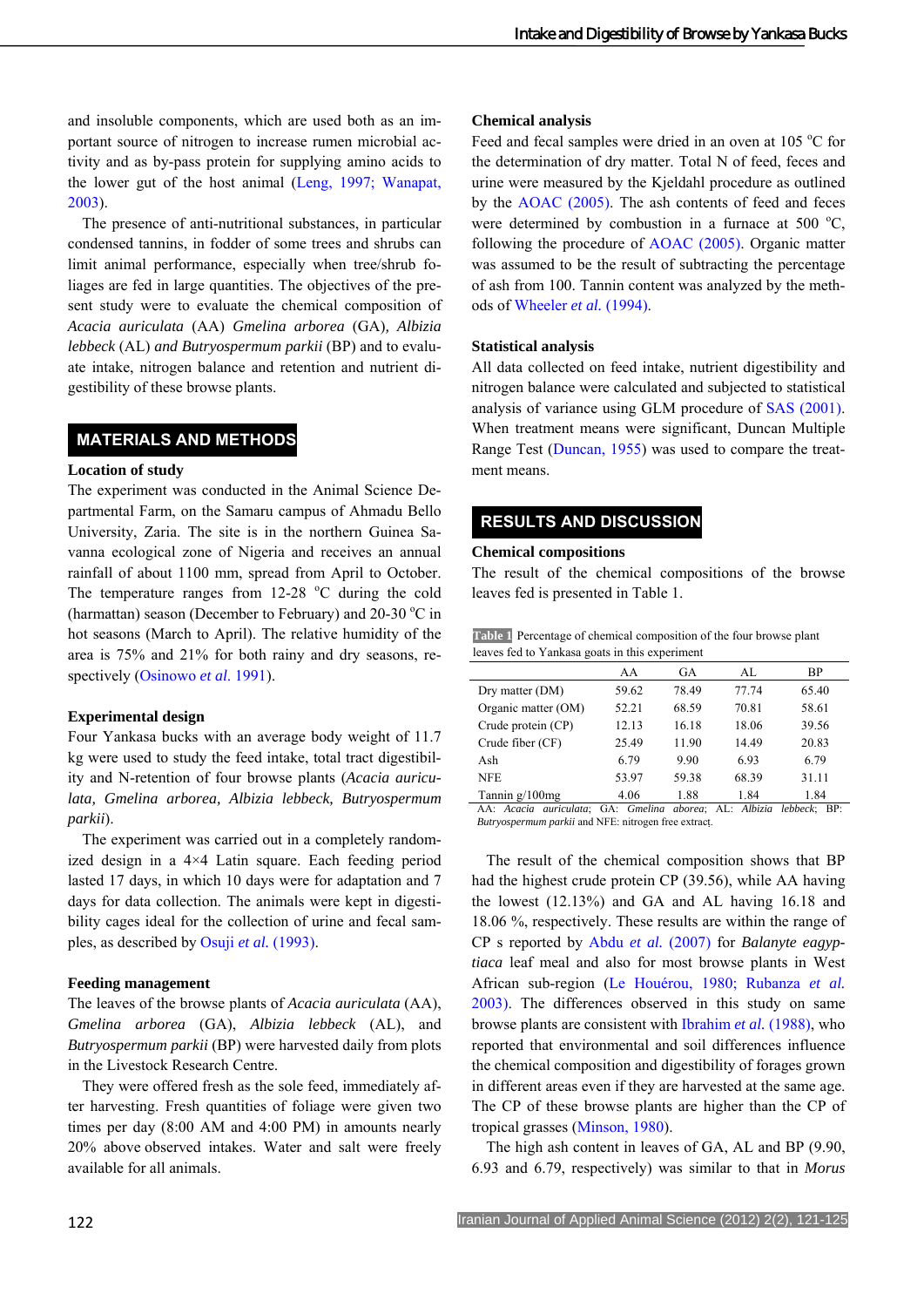*alba* ([Nguyen and Ngoan, 2003](#page-4-10)). This is probably an indication of high concentrations of minerals as reported by [Kwabiah](#page-4-11) *et al.* (2003).

Also, AA had the highest crude fiber (CF) value of 25.49%, followed by BP with 20.83%, while AL and GA had 14.49 and 11.90%, respectively. This finding agrees with the report of [Anbarasu](#page-3-7) *et al.* (2004), who reported that browse leaves have a high CF value, which could be attributed to the high cell-wall constituents usually present in leaf meal. The tannin levels in the browse leaves studied are presented in Table 1 and shows that AA had 4.06%, which is higher than that in GA, AL and BP leaves (1.84, 1.84 and 1.88%, respectively).

### **Voluntary feed intake**

The results of nutrient intakes are presented in Table 2.

**Table 2** Feed intake of Yankasa bucks fed *Acacia auriculata, Gmelina arborea, Albizia lebbeck* and *Butryospermum parkii* leaves

| Treatments        |                  |                     |                     |                        |            |  |
|-------------------|------------------|---------------------|---------------------|------------------------|------------|--|
| Parameters        | AA               | GA                  | AL.                 | ВP                     | <b>SEM</b> |  |
| DM intake $g/d$   | $155.01^{\circ}$ | 478.79 <sup>a</sup> | 456.72 <sup>a</sup> | $207.65^{\rm b}$       | 31 44      |  |
| OM intake $g/d$   | $135.75^{\circ}$ | $418.40^a$          | 416.01 <sup>a</sup> | 186.09 <sup>b</sup>    | 27.73      |  |
| $CP$ intake $g/d$ | 31.54 $^{\circ}$ | 102.54 <sup>b</sup> | $106.10^{b}$        | 125.41 <sup>a</sup>    | 7 23       |  |
| $CF$ intake $g/d$ | $66.27^{\circ}$  | 72.59 <sup>b</sup>  | $85.13^a$           | $66.14^{\circ}$<br>. . | 5.86       |  |

a, b, c: means with different superscript within a row differ significantly (P<0.05). AA: *Acacia auriculata*; GA: *Gmelina aborea*; AL: *Albizia lebbeck*; BP: *Butryospermum parkii*; DM: dry matter; OM: organic matter; CP: crude protein; CF: crude fiber and SEM: standard error of means.

Dry matter intake was significantly different among some of the plants  $(P<0.05)$ , with the highest on AL and GA (456.72 and 478.79 g/d, respectively) and lowest on AA (155.01  $g/d$ ) with intermediate values for BP (207.65  $g/d$ ) (Figure 1).



**Figure 1** Feed intake of Yankasa bucks fed some browse leaves

Organic matter (OM) intake followed similar pattern. The reason for the low intakes of AA foliage is apparently the result of the concentrations of anti-nutritional factors such as cyanogenic glucosides and tannins, which have been reported widely to affect on intake. The differences in feed intake can be due to other factors, e.g., structure of the leaves, soft versus hard, and smooth versus waxy or hairy, content of substances causing the foliages to smell or taste distinctly, or morphology of the plants resulting in different bite sizes ([Van, 2006\)](#page-4-12). Total intakes of CP were significantly (P<0.05) different among some of the browse plants. Significantly higher intake was observed on BP (125.41 g/d) and the lowest CP intake of 31.54 g/d was observed in AA, while statistically similar intake was recorded on AL and GA. This may be related to the high tannin content of AA as it was reported elsewhere ([Chang](#page-3-8) *et al.* 1998; [Al-](#page-3-9)[Mamary](#page-3-9) *et al.* 2001) that high tannin levels have a negative effect on feed intake by causing astringency. Further evidence is provided by [Downs](#page-3-10) *et al.* (2003) who reported that tree rats avoid high tannin diets, even to the extent that they lose body mass by only targeting alternative diets.

### **Nutrient digestibility**

Nutrients digestibility showed significant differences (P<0.05) in different plants (Table 3).

| Table 3 Nutrient digestibility in Yankasa bucks fed Acacia auriculata, |  |  |  |  |
|------------------------------------------------------------------------|--|--|--|--|
| Gmelina arborea, Albizia lebbeck and Butryospermum parkii leaves       |  |  |  |  |

|                | Apparent digestibility $(\%)$ |                    |                    |                 |            |
|----------------|-------------------------------|--------------------|--------------------|-----------------|------------|
|                | AA                            | GA                 | AL.                | <b>BP</b>       | <b>SEM</b> |
| Dry matter     | 75.76 <sup>d</sup>            | 86.67 <sup>b</sup> | $89.70^{\circ}$    | $80.56^{\circ}$ | 1.85       |
| Organic matter | $82.05^{\circ}$               | 88.59 <sup>b</sup> | 93.09 <sup>a</sup> | 85.69°          | 1.84       |
| Nitrogen       | 76.83 <sup>c</sup>            | 81.20 <sup>b</sup> | 87.01 <sup>a</sup> | $81.95^{b}$     | 2.91       |
| Crude fiber    | $38.26^{b}$                   | 72.56 <sup>a</sup> | $61,44^{b}$        | $4713^b$        | 8.95       |

a, b, c: means with different superscript within a row differ significantly (P<0.05). AA: *Acacia auriculata*; GA: *Gmelina aborea*; AL: *Albizia lebbeck*; BP: *Butryospermum parkii* and SEM: standard error of means.

BP, GA and AL (80.56, 86.67 and 89.70% respectively), had significantly high digestibility, while AA had significantly lower DM digestibility (75.76%). Also, the digestibility of OM, CP and CF followed a similar pattern. The dry matter digestibility values obtained for GA, AL and BP leaves were considerably higher than those reported by [Norton \(1994\)](#page-4-13) for Leucaena in goats (68%) and *Sesbania grandiflora* in sheep (63%).

The lower apparent nutrients digestibility of AA measured in this experiment was as a result of low intake since in this case the feces of metabolic origin account for a greater proportion of the total fecal output. In addition, the high CF content and tannins levels of AA are associated with its ability to bind proteins, structural carbohydrate polymers and minerals with an overall effect of lowering the bioavailability of the nutrients at specific sites in the gastro-intestinal tract [\(Chang](#page-3-8) *et al.* 1998; [Al-Mamary](#page-3-9) *et al.* [2001\)](#page-3-9).

#### **Nitrogen balance**

The results on nitrogen balance showed significant differences in fecal N output (P<0.05); AA had higher fecal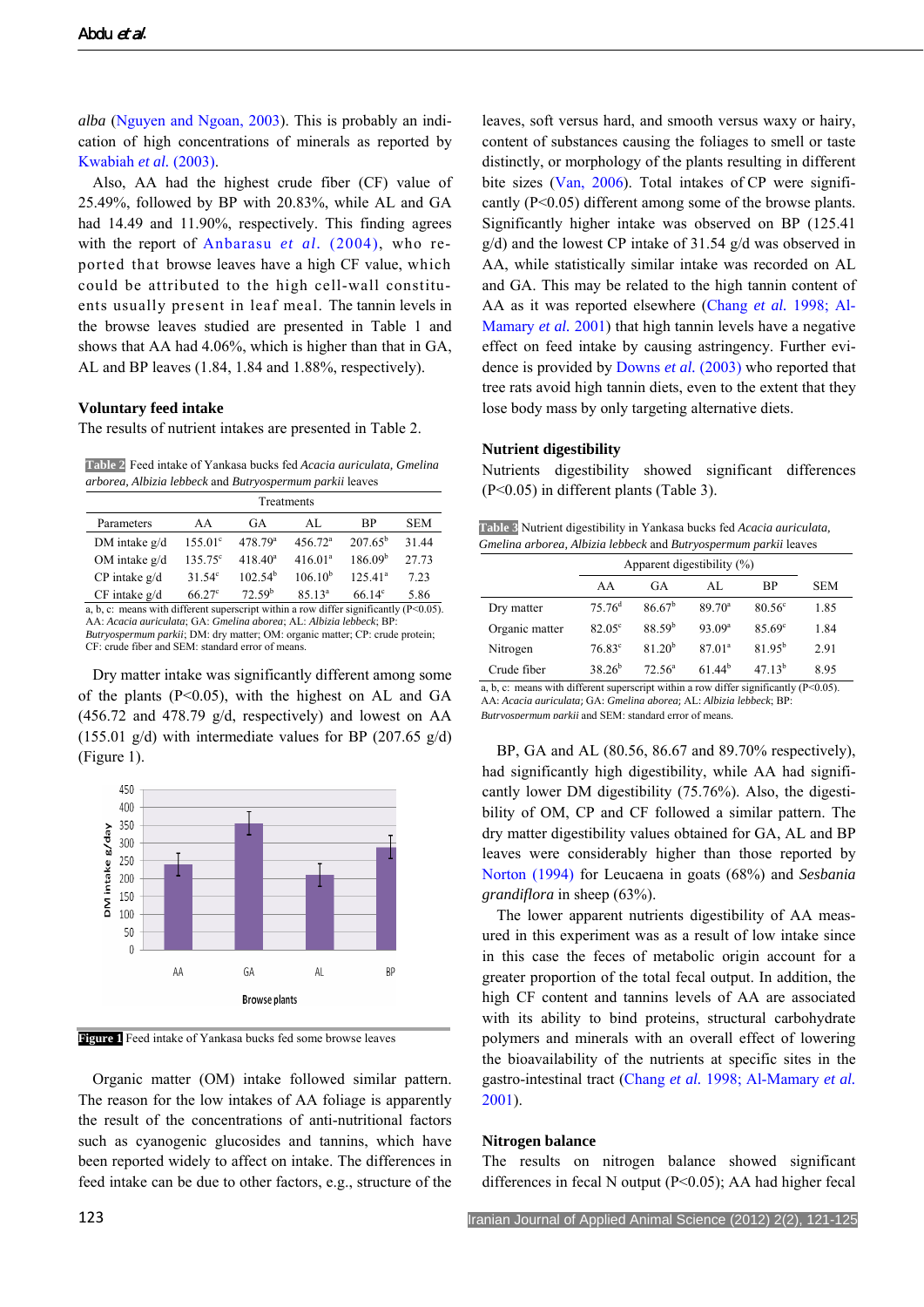<span id="page-3-5"></span>N (16.76), followed by BP (12.42) and AL and GA which had 9.95 and 7.70, respectively (Table 4). The very high fecal N in AA indicates very strong tannin activity resulting in dietary N being excreted in the feces as tannin-protein complexes. The reduced N retention in animals fed AA was associated with its high tannin levels.

<span id="page-3-9"></span><span id="page-3-0"></span>Similar results have been reported elsewhere in *A. saligna* ([Ben Salem](#page-3-11) *et al.* 1997), *A. seyal* ([Ebong, 1995](#page-3-12)) and *A. brevispica* [\(Woodward and Reed, 1997](#page-4-4)). Total N output was significantly higher in AA (20.65 g/d), followed by BP (18,67 g/d), while the lowest was recorded in GA and AL, which were statistically similar.

<span id="page-3-7"></span>**Table 4** Nitrogen balance in Yankasa bucks fed some browse plants

<span id="page-3-11"></span><span id="page-3-3"></span>

|                        | N balance $g/d$    |                     |                   |                  |            |
|------------------------|--------------------|---------------------|-------------------|------------------|------------|
|                        | AA                 | GA                  | AL.               | <b>BP</b>        | <b>SEM</b> |
| N intake $(g)$         | $31.54^{\circ}$    | 102.54 <sup>b</sup> | $106.10^{b}$      | $125.41^a$       | 7.23       |
| Fecal N output $(g)$   | $16.76^{\circ}$    | 7.70 <sup>c</sup>   | 9.95 <sup>c</sup> | $12.42^b$        | 1.45       |
| Urinary N output $(g)$ | $3.89^\circ$       | $4.47^{b}$          | 4.99 <sup>b</sup> | $6.25^{\rm a}$   | 0.33       |
| Total N out put        | $20.65^{\circ}$    | $12.17^{\circ}$     | $14.94^{\circ}$   | $18.67^{\rm b}$  | 0.54       |
| Nitrogen retention     | 14.89 <sup>c</sup> | 90.37 <sup>b</sup>  | $91.16^{b}$       | $106.74^{\circ}$ | 2.22       |
| Ash % of intake        | 34.53              | 88.13               | 85.92             | 85.11            |            |

<span id="page-3-8"></span>a, b, c: means with different superscript within a row differ significantly (P<0.05). AA: *Acacia auriculata*; GA: *Gmelina aborea*; AL: *Albizia lebbeck*; BP: *Butryospermum parkii* and SEM: standard error of means.

<span id="page-3-10"></span>

The increased total N output observed in animals fed AA in this study is a necessary consequence of decreased N absorption caused by high tannin contents of feed, as reported in the work of [Harrison](#page-3-13) *et al.* (1973), [Fassler and](#page-3-14)  [Lascano \(1995](#page-3-14)), [Reed and Soller \(1987\)](#page-4-7) and [Woodward](#page-4-4)  [and Reed \(1997](#page-4-4)).

<span id="page-3-14"></span><span id="page-3-12"></span><span id="page-3-4"></span>The result of N retention showed BP to be significantly (P<0.05) higher, followed by GA and AL, which were statistically similar, while AA had the lowest N retention. This is in line with the findings of Reed *et al.* [\(1990\)](#page-4-1), who reported nitrogen retention to vary according to the inclusion of tannins in the diet.

# <span id="page-3-2"></span> **CONCLUSION**

<span id="page-3-13"></span>The experimental protocol followed here allows us to extract the following relevant conclusions:

<span id="page-3-6"></span>**A**: Chemical analysis showed that the browse plants investigated had high crude protein content, in levels that are higher than tropical grasses and crop residues.

**B**: AA had the highest level of tannins. This relates with low N uptake, which seems to explain why goats favored the other leaves studied.

<span id="page-3-1"></span>**C**: Goats fed with leaf with higher digestibility and nitrogen balance will eat more and thus are expected to produce more benefits to the community. Results here will help to choose the best diet for goats, considering the availability and nutritional value of different plants.

# **REFERENCES**

- Abdu S.B., Umar S., Jokthan G.E., Yashim S.M., Adamu H.Y. and Musa A. (2007). Effects of various processing methods on nutritive value of Balanyte *(Balanyte aegyptiaca)* leaf meal. *Trop. J. Anim. Sci.* **10(1-2),** 475-479
- Adu I.F. and Ngere L.O. (1979). The indigenous sheep of Nigeria. *World. Rev. Anim. Prod.* **15(3),** 51-62.
- Al Mamary M., Molham A., Abdulwali A. and Al-Obeide A. (2001). *In vivo* effect of dietary sorghum tannins on rabbit digestive enzyme and mineral absorption. *Nutr. Res.* **211,** 1393- 1401.
- Anbarasu C., Dutta N., Sharma K. and Rawat M. (2004). Response of goats to partial replacement of dietary protein by a leaf meal mixture containing *Leucaena leucocephala*, *Morus alba* and *Tectona grandis*. *Small Rumin. Rese.* **51,** 47-56.
- AOAC. (2005). Official Methods of Analysis, 18<sup>th</sup> Ed., Association of Official Analytical Chemists. Arlington, VA.
- Ben Salem H., Nefzaoui A., Ben Salem L. and Tisserand J.L. (1997). The effect of air-dried *Acacia cyanophylla* Lindl. foliage supply on rumen fermentation and nutrient digestion was studied in sheep fed on lucerne hay-based diet. *Anim. Feed Sci. Technol.* **68,** 101-113.
- Chang K.T., Wong T.Y., Wei C.L., Huang Y.W. and Lin Y. (1998). Tannins in human health. A review, critical revision. *Food. Sci. Nutr.* **38,** 421-464.
- Downs C.T., McDonald P.M., Brown K. and Ward D. (2003). Effects of Acacia condensed tannins on urinary parameters, body mass, and diet choice of an Acacia specialist Rodent, *Thallomys Nigricauda*. *J. Chem. Ecol.* **29(4),** 845-858.
- Duncan D.B. (1955). Multiple range and multiple F-test. *Biometric.* **11,** 1-42.
- Ebong C. (1995). *Acacia nilotica*, *Acacia seyal* and *Sesbania sesban* as supplements to tef (*Eragrostis tef*) straw fed to sheep and goats. *Small Rumin. Res.* **18(3),** 233-38.
- Fassler O.M. and Lascano C.E. (1995). The effect of mixtures of sun-dried tropical shrub legumes on intake and nitrogen balance by sheep. *Tropical Grasslands.* **29(2),** 92-106.
- FDLPCS. (1992). Nigerian National Livestock Survey. Volume 2. Federal Department of Livestock and Pest Control Services, Abuja, Nigeria.
- Harrison D.G., Beever D.E., Thomson D.J. and Osbourn D.F. (1973). The influence of diet upon quantity and type of amino acids entering and leaving the small intestine of sheep. *J. Agric. Sci.* **81,** 391.
- Ibrahim M.N.M., Tamminga S. and Zemmelink G. (1988). Nutritive value of some commonly available ruminant feeds in Sri Lanka. In: Ruminant feeding systems utilization fibrous agricultural residues research network. Dixon K.M. Ed., Workshop held at Chang Mai University.
- ILCA. (1979). Small ruminant production in the humid tropics. Systems study No. 3. International Livestock Centre for Africa. Addis Ababa, Ethiopia.
- Kwabiah A.B., Stoskopf N.C., Palm C.A. and Voroney R.P. (2003). Soil P availability as affected by the chemical composition of plant material: implications for P-limiting agriculture in tropical Africa. *Agric. Ecosyst. Environ.* **100,** 53-61.